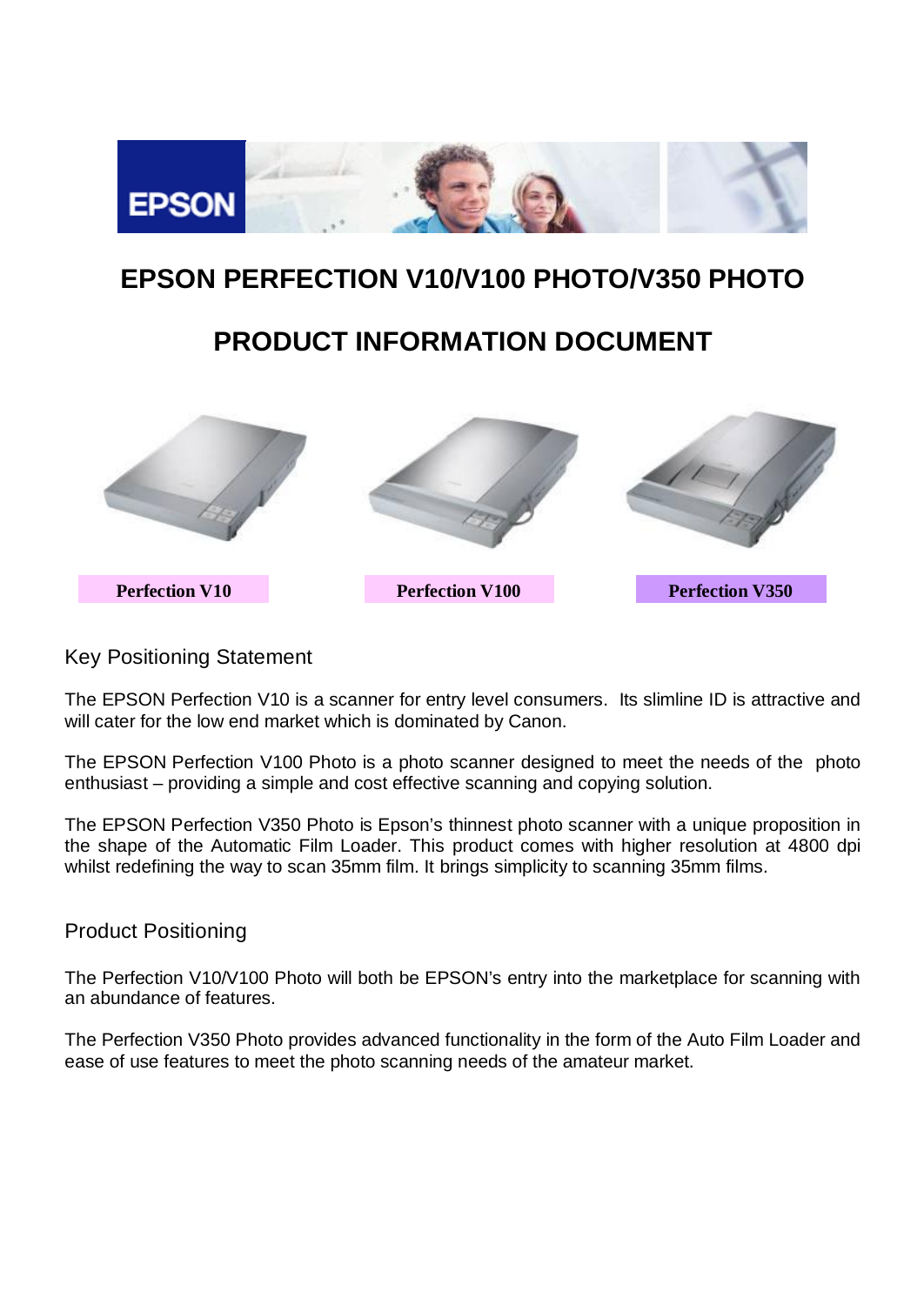

# Target Market

- All three models offer premium quality photo and film scanning (PV100 and PV350) at an entry level price coupled with market leading functionality and ease of use features to meet the photo and film reproduction of a variety of user groups. They will fall into the home, office and school categories.
- First time purchasers
- Users with restricted space Portrait and Landscape Orientation Option
- Users who need to have all the "guess-work" taken out of film scanning (PV350)

# What's New ?

- New attractive Slim and Sleek ID
- Landscape and portrait layout displays
- New hinge for 90° and 180° lid opening that scans documents of up to 25mm thickness
- Scan more films at a time
- Built- in TPU with Film holder storage
- Improved document mat
- 4 scan buttons
- Manual power saving mode
- Remove carriage lock
- Wall mount type adapter
- Improvements in Epson Scan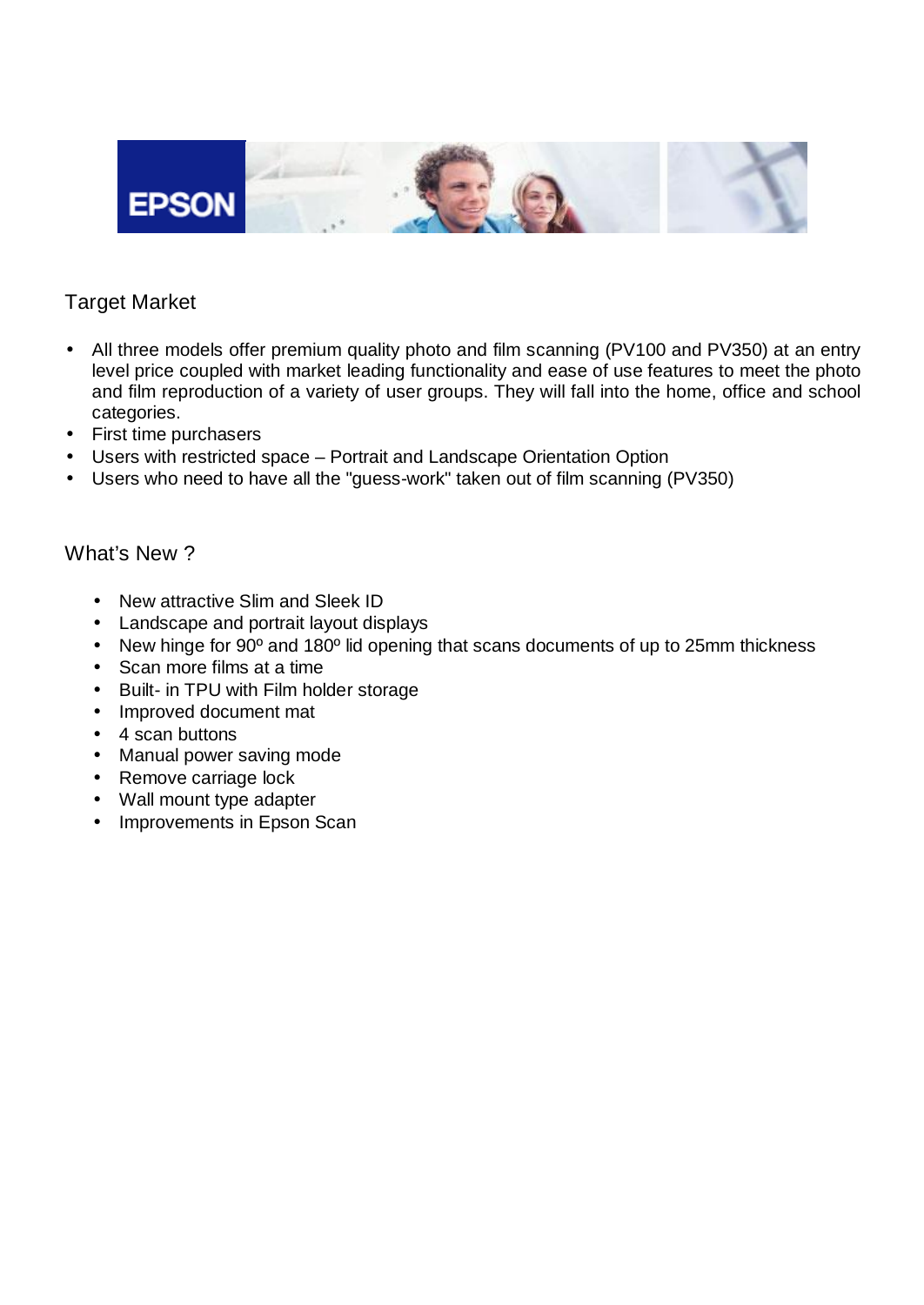# EPSON Perfection V10

### *Photo and document scanning have never been easier!*

The slimmest member of the family at only 41mm height. With a resolution of 3200dpi, it can scan photos and documents fast and easy.

### **Specification At A Glance**

- **3200dpi** optical resolution NEW!
- 48bit in/out
- Matrix CCD with micro lens
- PC centric type ASIC processor
- USB 2.0 Hi-Speed

### **Features**

- Epson's thinnest scanner with active ID  $N \in \mathcal{W}$
- Landscape and portrait layout NEW!
- New hinge for  $90^\circ$  and  $180^\circ$  lid opening NEW!
- Scans documents up to  $25$ mm thickness NEW!
- High image quality and resolution
- Fast speed
- High gradation, low noise
- Easy to use
- Energy saving



### **Scanning Ability**

- A4 documents
- Photos

**No Carriage Lock**

**4 buttons:** (Clockwise from top left corner): Scan to e-mail, Copy, Start, Scan to PDF

### **EPSON Scan**

- New photo enhancement feature backlight correction NEW!
- Improved dust removal function
- Improvement on Scan to PDF

### **What's In The Box**

- Main scanner unit
- AC adapter
- Software CD-rom containing EPSON Scan and EPSON Creativity Suite, ArcSoft PhotoImpression 5, ABBYY FineReader Sprint 6 NEW!\* (ABBYY FineReader Sprint 5 for Mac)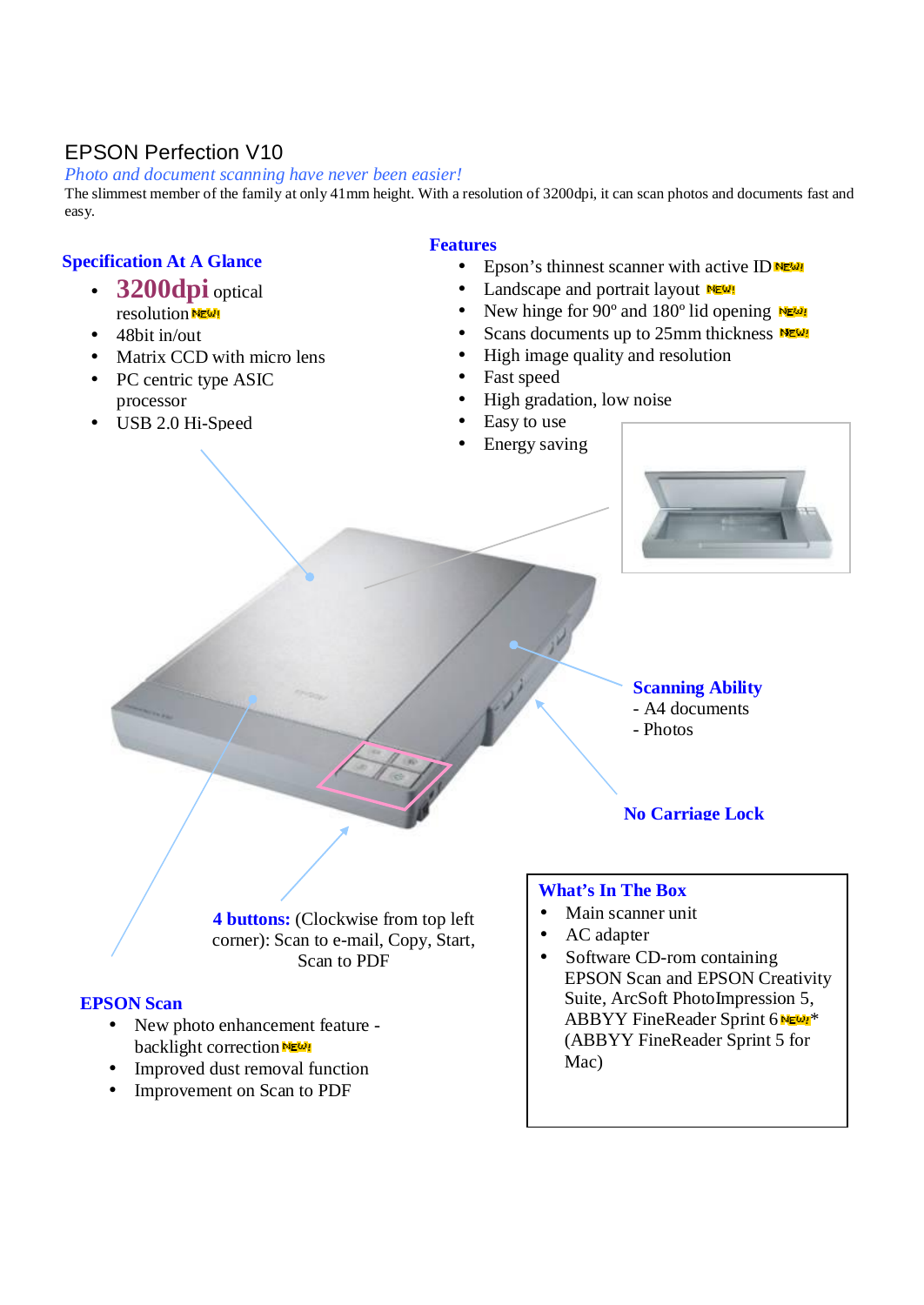# EPSON Perfection V100 Photo

*Rediscover memories from your film and photos with Epson Easy Photo Fix™* 

Similar to V10 but with the added capacity to scan film. It is a low price high quality scanner for photo and film scanning.

#### **Features**

- Landscape and portrait layout NEW!
- New hinge for 90 $\degree$  and 180 $\degree$  lid opening NEW!
- Scans documents up to 25mm thickness  $N$
- High image quality and resolution
- Fast speed
- High gradation, low noise
- Easy to use
- Energy saving





**4 buttons:** (Clockwise from top left corner): Scan to e-mail, Copy, Start, Scan to PDF

### **EPSON Scan**

- New photo enhancement feature backlight correction NEW!
- Improved dust removal function
- Improvement on Scan to PDF

### **What's In The Box**

- Main scanner unit with built-in TPU
- AC adapter
- Software CD-rom containing: EPSON Scan; EPSON Creativity Suite; ArcSoft PhotoImpression 5; ABBYY FineReader Sprint 6 NEW1\* (ABBYY FineReader Sprint 5 for Mac)

### **Specification At A Glance**

- **3200dpi** optical resolution  $\frac{1}{N_E \omega_i}$
- 48bit in/out
- Matrix CCD with micro lens
- PC centric type ASIC processor
- USB 2.0 Hi-Speed

 $\mathcal{P}(\mathcal{A})$